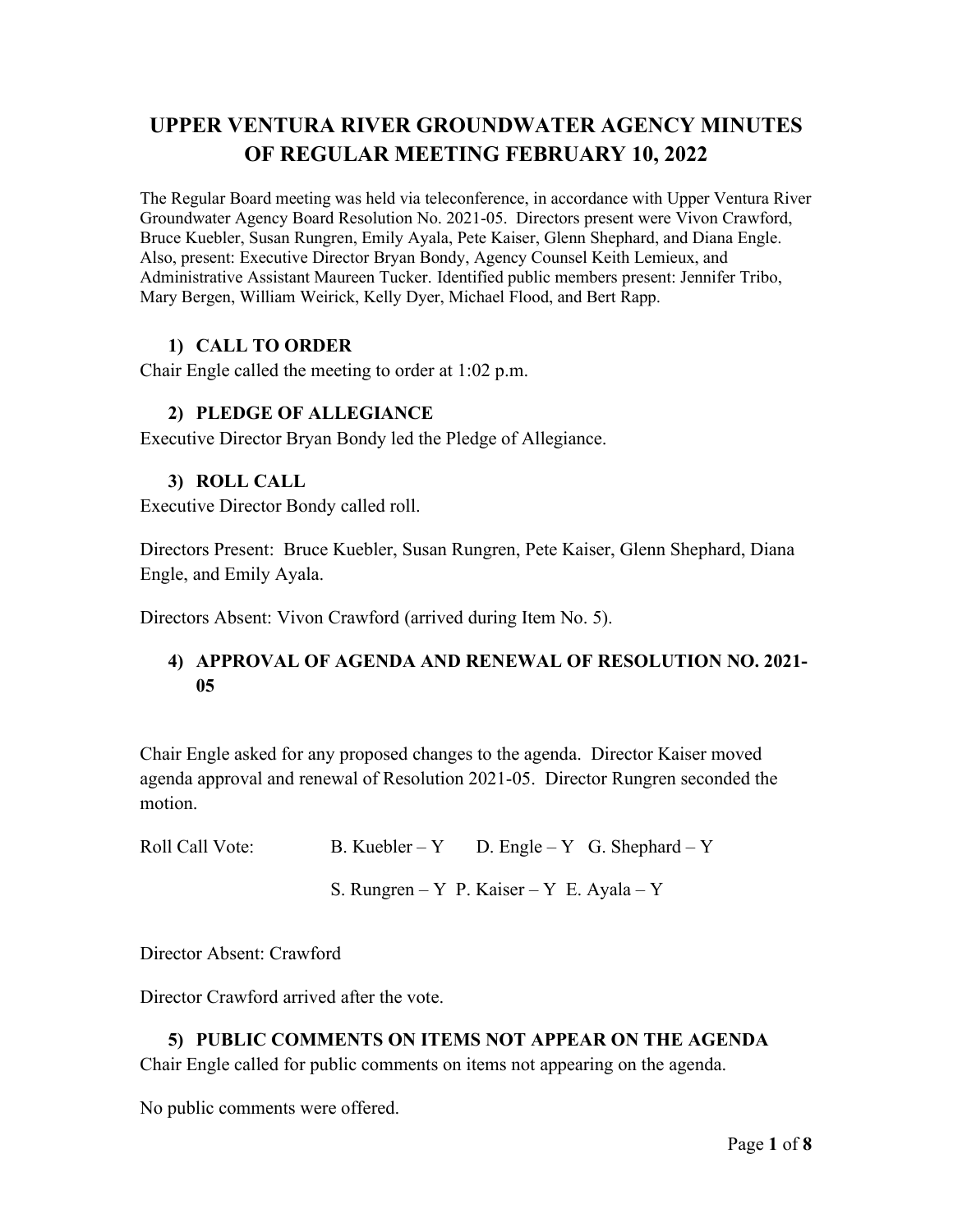#### **6) CONSENT CALENDAR**

- a. Approve Minutes from January 13, 2022, Regular Board Meeting
- b. Approve Financial Report for January 2022
- c. Approve Fiscal Year 2020/2021 Fiscal Audit Report

Director Kaiser moved approval of the consent calendar items. Director Shephard seconded the motion.

| Roll Call Vote: | B. Kuebler – Y D. Engle – Y G. Shephard – Y               |  |  |
|-----------------|-----------------------------------------------------------|--|--|
|                 | S. Rungren – Y P. Kaiser – Y E. Ayala – Y V. Crawford - Y |  |  |

#### **7) DIRECTORS ANNOUNCEMENTS**

a. Directors may provide oral report on items note appearing on the agenda.

| Director Crawford: | Director Crawford met with Director Ayala to learn about<br>UVRGA. |
|--------------------|--------------------------------------------------------------------|
| Director Kuebler:  | No report.                                                         |
| Director Rungren:  | No report.                                                         |
| Director Shephard: | No report.                                                         |
| Director Kaiser:   | No report.                                                         |
| Director Ayala:    | No report.                                                         |
| Director Engle:    | No report.                                                         |

# **8) EXECUTIVE DIRECTOR'S REPORT**

Executive Director Bondy reviewed the written staff report concerning Agency matters since the last Board meeting.

Chair Engle asked whether Intera Inc. should attend the SWRCB webinar. Executive Director Bondy suggested it is not necessary because the webinar will be recorded.

Director Ayala congratulated Executive Director Bondy for getting the GSP completed and submitted.

Public comments: none.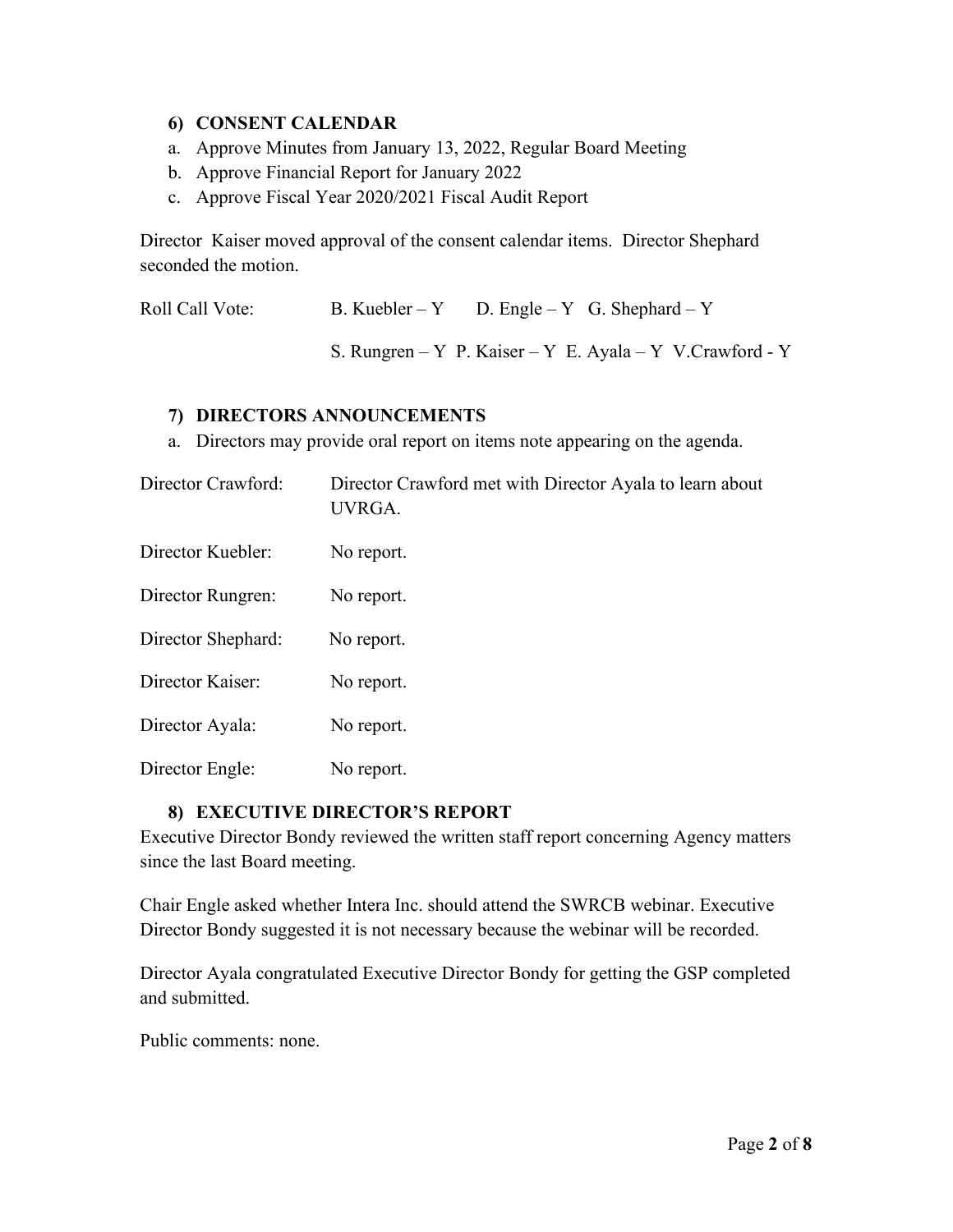# **9) ADMINISTRATIVE ITEMS**

# **a. Ad Hoc Stakeholder Engagement Committee**

Executive Director Bondy provided an overview of the item.

The Board discussed whether the committee should be reinstated. Varying opinions were offered. After dicussion Chair Engle moved to reinstate the Ad Hoc Stakeholder Engagement Committee consisting of Directors Kuebler, Ayala, and Crawford for a term ending on 1/31/2023 with no changes in the committee duties. Director Rungren seconded the motion.

. Public comments: none.

| Roll Call Vote: | B. Kuebler – Y D. Engle – Y G. Shephard – Y               |  |  |
|-----------------|-----------------------------------------------------------|--|--|
|                 | S. Rungren – Y P. Kaiser – Y E. Ayala – Y V. Crawford - Y |  |  |

# **b. Agency E-Mail Policy**

Executive Director Bondy explained that Resolution 2022-03 would modify Article 10 of the Agency Bylaws to make use of the Agency email optional for Member Directors. This would align the Bylaws with actual practices and allow the Agency to delete unused e-mail accounts.

Chair Engle asked a few clarifying questions.

Director Kuebler moved adoption of Resolution 2022-03. Director Ayala seconded the motion.

Public comment: none

Executive Director Bondy requested that the Member Directors let him know whether they intend to use an Agency email account or not.

Roll Call Vote: B. Kuebler – Y D. Engle – Y G. Shephard – Y S. Rungren – Y P. Kaiser – Y E. Ayala – Y V.Crawford - Y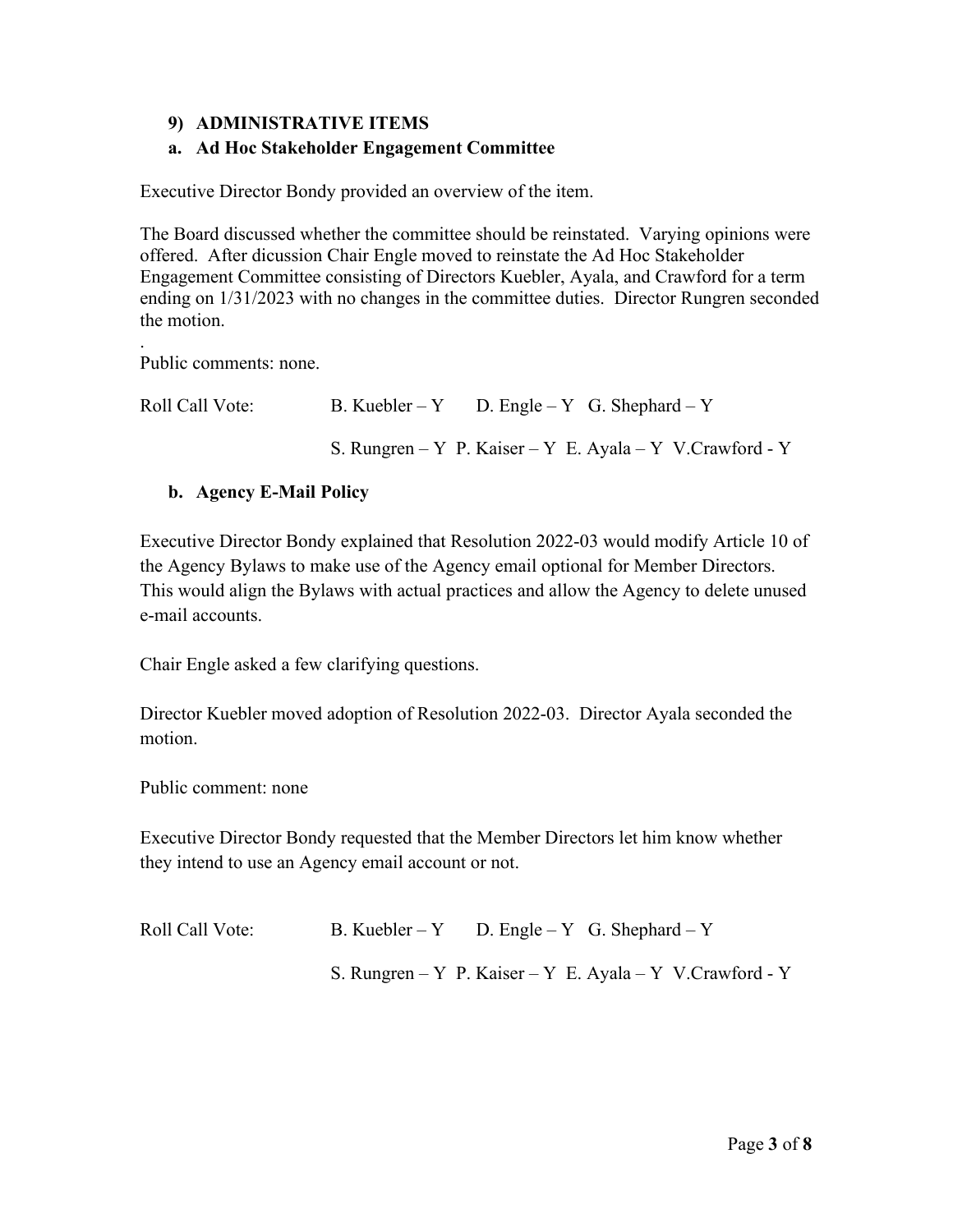# **c. Ojai Basin Groundwater Sustainability Plan Comments**

Executive Director Bondy stated that Director Kuebler requested that this item be placed on the agenda. He asked Director Kuebler to provide the background.

Director Kuebler stated he believes there are three issues with the Ojai Basin GSP (OBGSP) that UVRGA should comment to DWR on: (1) incomplete analysis of effects on UVRGA's ability to sustainably manage the Upper Ventura River Basin (UVRB); (2) procedural issues related to his comments not being addressed; and (3) data issues related to discrepancies between San Antonio Creek inflows and outflows. Director Kuebler read a prepared statement that is attached to these minutes.

Chair Engle thanked Director Kuebler for attending the OBGMA meetings. She asked for Director comments.

Director Kaiser expressed concerns about a comment letter to DWR creating conflict with OBGMA and said UVRGA should be working with OBGMA instead. He also expressed concerns about costs and the adjudication.

Chair Engel expressed an interest in getting the Executive Director's opinion about whether the OBGSA addresses the GSP regulations before deciding whether and how to communicate any findings.

Director Shephard asked whether UVRGA had an opportunity to comment on the GSP before it was adopted. Executive Director Bondy said that the Board directed him to review and comment on the GSP at the OBGMA GSP public hearing, but he was unable to complete that task because the National Marine Fisheries Service comments on the UVRGA GSP were received and took priority.

Public comments:

Bill Weirick introduced himself as a member of the Ojai City Council and OBGMA Board of Directors. He expressed concerns about Director Kuebler's comments being conclusion driven, rather than evidence driven. He agreed with Chair Engle's recommendation for the Executive Director to get familiar with the OBGSP and vice versa.

Burt Rapp said that UVRGA has completed the required streamflow depletion analysis and OBGMA has not. He said it is important because the GSAs are supposed to work together.

Mike Flood said that this is starting to look like the adjudication and statements are being made in fact when they are not. He expressed concerns about the State Water Resources Control Board model. It is important to have a good relationship with OBGMA.

Mary Bergen said she has followed both GSPs and she does not believe that OBGSA concluded no impacts exist, rather it says OBGMA needs more data and analysis.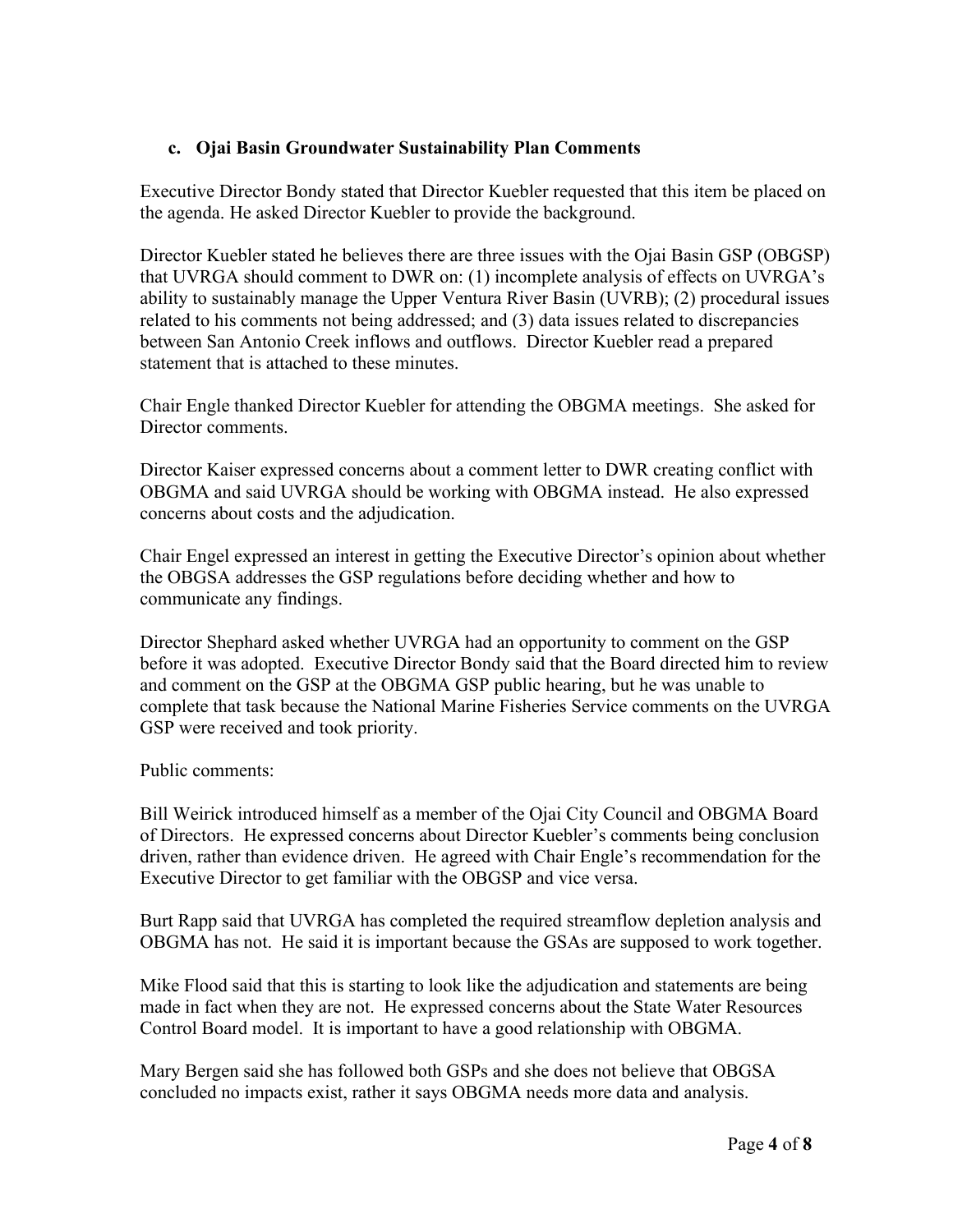After further Board discussion, Director Engle moved to direct the Executive Director to review the OBGSP to determine whether it includes required elements under the Sustainable Groundwater Management Act for depletions of interconnected surface water and assessment of effects of the GSP on sustainable management of the Upper Ventura River Basin and report findings to the Board of Directors. Seconded by Director Kuebler

Roll Call Vote: B. Kuebler – Y D. Engle – Y G. Shephard – Y S. Rungren – Y P. Kaiser – N V. Crawford – Y

Abstained: E. Ayala (She stated that she is an OBGMA alternate director).

The motion failed on first reading per the Agency Bylaws and will be scheduled for a second reading at the next regular Board meeting.

# **d. Sustainable Groundwater Management Implementation Grant Program Update**

Executive Director Bondy summarized the upcoming Sustainable Groundwater Management Implementation Grant program. He said that Board could consider adding optional actions to the GSP that could be included in the grant application. The additional optional actions would be added to the GSP by identifying them in the upcoming annual report. He said OVLC and VRIF may have projects that may help achieve the sustainability goal. He suggested including additional monitoring wells in anticipation of DWR comments on the GSP.

The Board discussed potential projects and additional monitoring wells.

Chair Engle moved to direct the Executive Director to start planning for a grant application and to include optional monitoring wells in the annual report. Seconded by Director Kaiser.

After discussion, Chair Engle withdrew her motion.

Chair Engle moved to direct the Executive Director to add optional monitoring wells to the GSP via the annual report. Seconded by Director Kaiser.

Public comments: none.

| Roll Call Vote: | B. Kuebler – Y D. Engle – Y G. Shephard – Y               |  |  |
|-----------------|-----------------------------------------------------------|--|--|
|                 | S. Rungren – Y P. Kaiser – Y E. Ayala – Y V. Crawford - Y |  |  |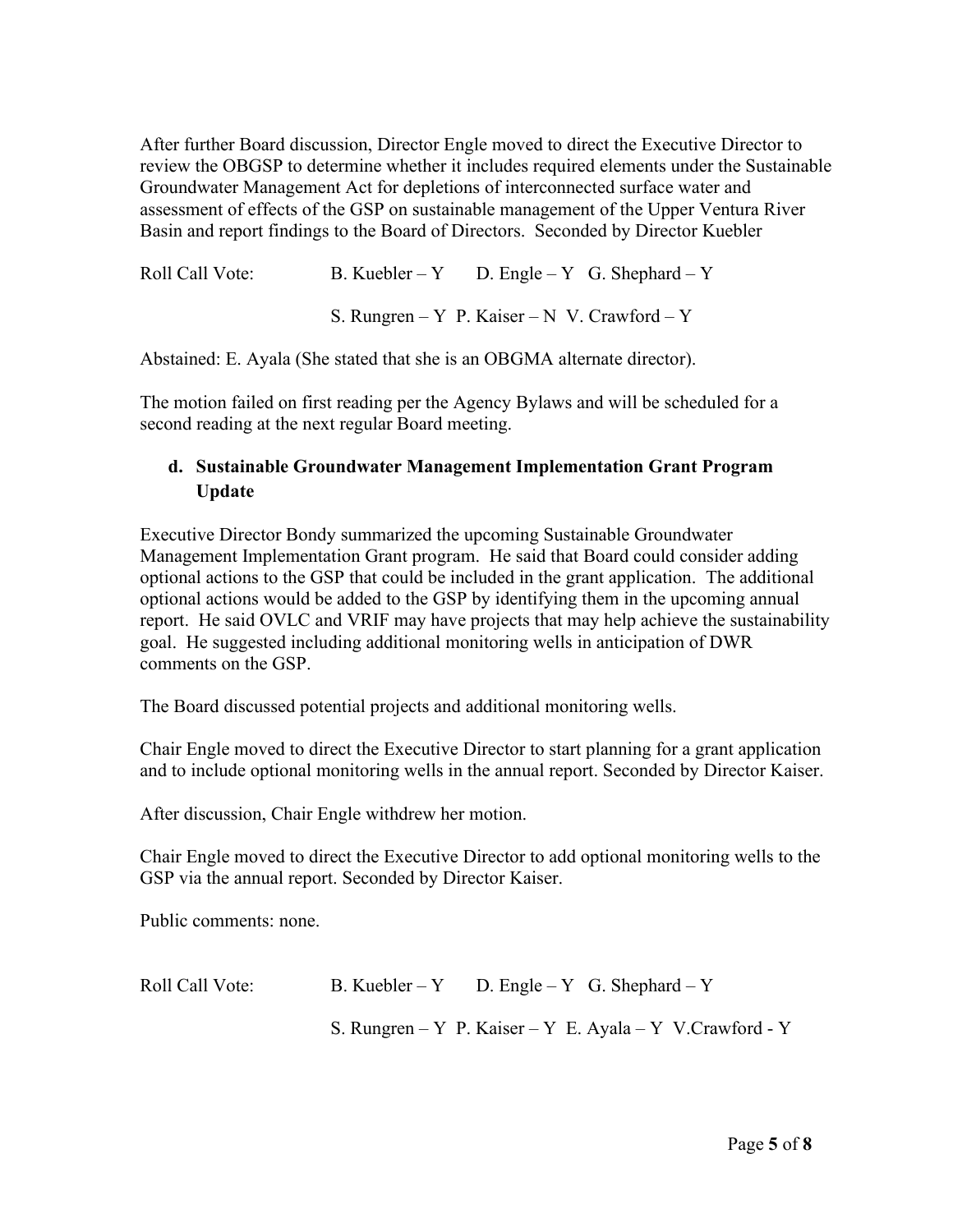Chair Engle adjourned the meeting for a brief break at 2:37 p.m.

Chair Engle called the meeting back to order at 2:45 p.m.

#### **e. Agency Funding Discussion**

Executive Director Bondy reviewed information requested by the Board during its most recent meeting. He reviewed the rate models presented in Attachment B to the staff report.

Director Ayala asked if the Board needs to ask private pumpers what their average pumping per year is? Executive Director Bondy said no because the extraction fee for private well owners will be calculated using their actual extractions.

Chair Engle asked why extraction fees rates for the fixed average scenarios are not a perfect "stair step." Executive Director Bondy said it is because the revenue requirements are not the same each year.

Director Kuebler complemented Executive Director Bondy on the rate model graphs. He suggested the Agency use a 3-year fixed average.

Director Rungren said a 3-year average is the most accurate for the City's operations and fixed is best for budgeting.

Agency Counsel briefly reviewed the fee process and said he believes that Prop 218 may apply.

Chair Engle moved to direct staff to develop Prop 218 documents based on 3-year fixed average extractions for Member Agencies, private pumpers to be charged based on meters retroactively on a semi-annually basis, and with extraction fees providing the sole source of revenue.

Director Kuebler seconded the motion.

No further discussion.

Public comments: none.

Roll Call Vote: B. Kuebler – Y D. Engle – Y G. Shephard – Y

S. Rungren – Y P. Kaiser – Y E. Ayala – Y V.Crawford - Y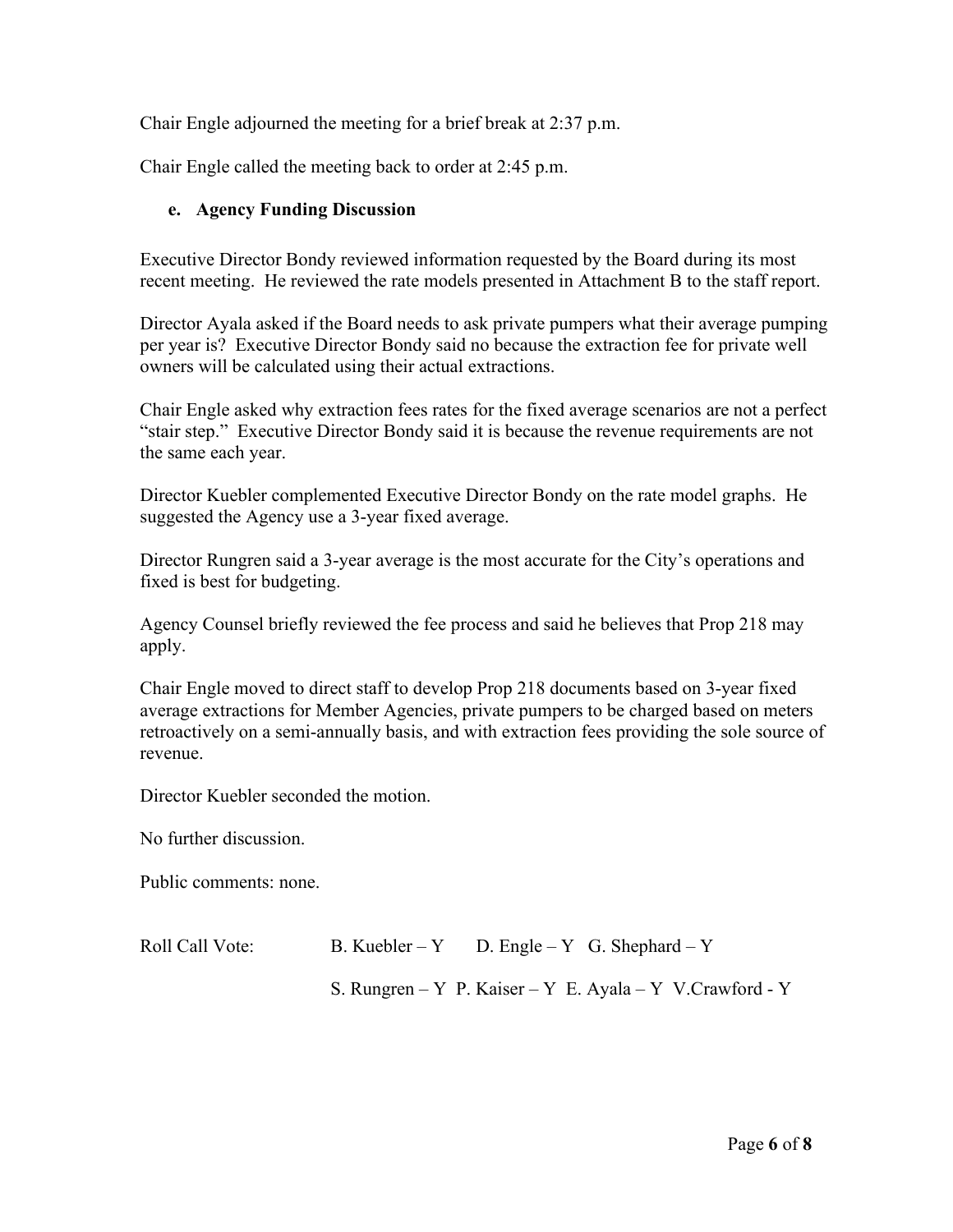#### **10) GSP IMPLEMENTATION ITEMS**

**a.** Rincon Consultants, Inc. Work Order Nos. 5-7 for GSP Implementation Tasks

Executive Director reviewed three proposed work orders for Rincon Consultants to perform water year 21/22 and 22/23 field monitoring and reporting, develop work plans for aquatic GDE monitoring for the Confluence and Foster Park Aquatic GDE areas, and planning and permitting support for one new stream gage and three monitoring wells pursuant to GSP Chapter 5.

Board comments:

Chair Engle said she would like one month to review the work plans.

Public comments: none.

Chair Engle moved approval of Rincon Work Orders Nos. 5-7 with one month to review the work plan deliverables included in Work Order No. 6. Director Kaiser seconded the motion.

| Roll Call Vote: | B. Kuebler – Y D. Engle – Y G. Shephard – Y |                                                           |
|-----------------|---------------------------------------------|-----------------------------------------------------------|
|                 |                                             | S. Rungren – Y P. Kaiser – Y E. Ayala – Y V. Crawford - Y |

# **11) COMMITTEE REPORTS**

# **a. Ad Hoc Stakeholder Engagement Committee**

No report.

# **12) FUTURE AGENDA ITEMS**

- 1. Second reading of Item No. 9c
- 2. Annual report for approval.

Executive Director Bondy said a special meeting may be needed for the annual report on the 4<sup>th</sup> Thursday in March.

#### **13) ADJOURNMENT**

The meeting was adjourned at 3:29 p.m.